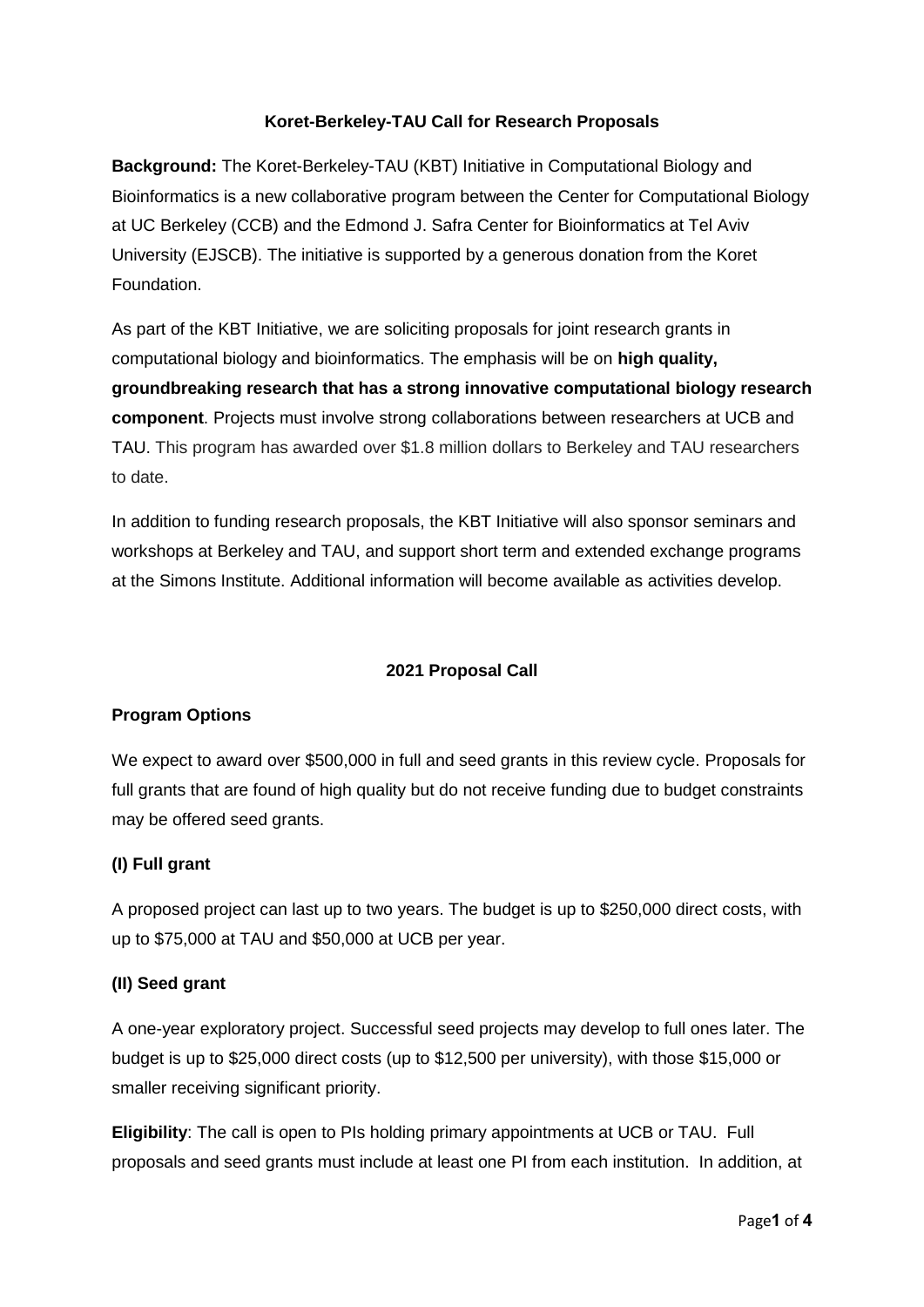least one of the participating PIs must be a member of EJSCB or CCB. EJSCB and CCB affiliates will be also considered. A researcher cannot be PI on more than one proposal. Researchers who received a seed grant in previous call rounds can apply for full grants.

# **Proposal Format**:

All pages must be in a single PDF with 8.5 x 11" or A4 pages, 0.5" margins, Arial 11pt

(1) Title page, including proposal title, PI names, affiliations and keywords.

(2) Research plan (up to 2 pages, single spaced including figures but excluding references) describing the specific aims, research plan, preliminary results and timetable.

Researchers who received a seed grant in previous call rounds and are now applying for full grants should also provide a summary of the results to date of their seed grant (one page, same format as the research plan).This is required even if the full grant is not a continuation of the seed grant.

(3) Literature cited (up to 1 page).

(4) Collaboration plan (typically up to ½ page) describing how the collaborative research will be performed between the groups, including plans for visits [\*].

(5) Itemized budget and brief justification for each University (up to 1 page total). Support for personnel and travel must constitute at least 50% of the budget. Budget for exchange visits should be at least 25% of the total budget [\*].

(6) Biosketches for PIs (NIH format).

(7) Current and pending support for each PI (NIH format, with name, funding source, period, amount).

(8) Human subjects, vertebrate animals, clinical trials, and other ethical considerations. As needed, address any ethical considerations including providing details of protocols and institutional approvals.

**[\*]** Due to pandemic restrictions, physical travel plans may not be possible during part or all of the grant duration. Please include in your proposal plans for communication between the teams under such circumstances. The exchange visits will be expected during the grant period, ideally as soon as it is safe and practical to travel between the countries.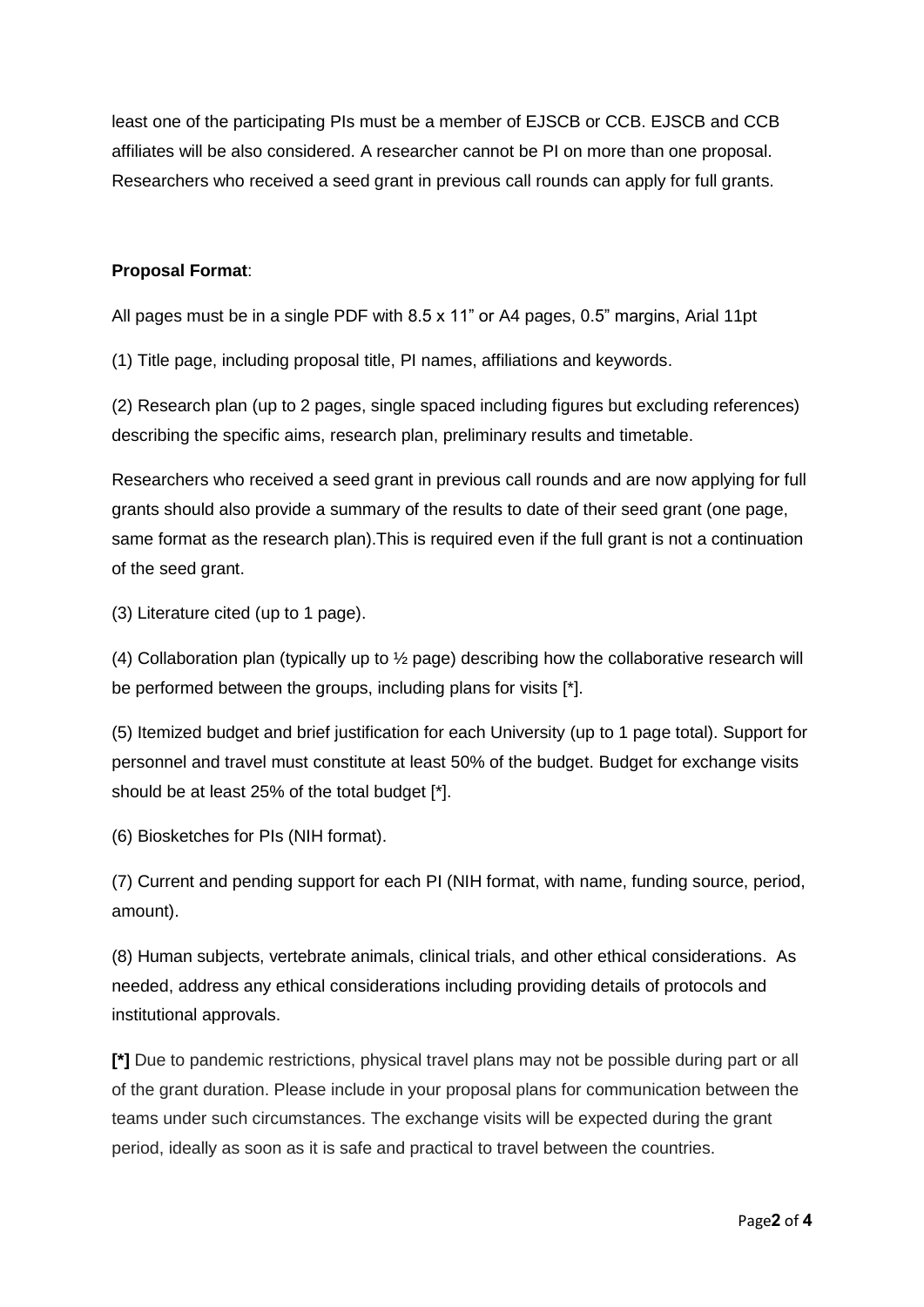**Timeline**: Proposals deadline is **6 December 2021 at 11:59pm Pacific Time**. We anticipate that the project awards will be announced in March 2022, with funding starting around April 2022 at TAU, and in summer 2022 at UCB. Timeframe is subject to change.

The KBT steering committee reserves its discretion as to awarding the grants and their internal division. The committee's decisions are final.

# **Reporting Requirements**

Funded PIs will be responsible for the following reports. All reports must cover *outcomes* for reporting to the Koret Foundation, including a summary of publications, presentations, software, and resources developed.

*Mid-term Report***:** (1-2 pages) A 9-month progress report for Full Grants summarizing research accomplishments. PIs must address any changes that have been made to the approved scope of research. Second year funding is subject to approval of the progress report.

*Final Report***:** (1-2 pages) A summary report of accomplishments and *outcomes* at the end of the project. Final reports must be submitted by PIs of Full and Seed grants within one month from funding end.

*Subsequent outcomes annual updates*: Concise reports identifying any additional *outcomes* must be made for an additional 3 years.

# **Additional Requirements:**

**Acknowledgements:** All public presentations, publications, software, and resources related to the funded research should acknowledge "The Koret-UC Berkeley-Tel Aviv University Initiative in Computational Biology and Bioinformatics," and should include authors' membership/affiliation in CCB or EJSCB.

**Workshops**: PIs and supported researchers are required to take an active role in the joint activities of the KBT Initiative, including participating in joint workshops. PIs are required to participate in seminar series during exchange trips and to attend joint workshops that will require travel to the other institution. We plan a major program in Berkeley during July 2022 and tentatively plan a workshop in Tel Aviv in May 2022.